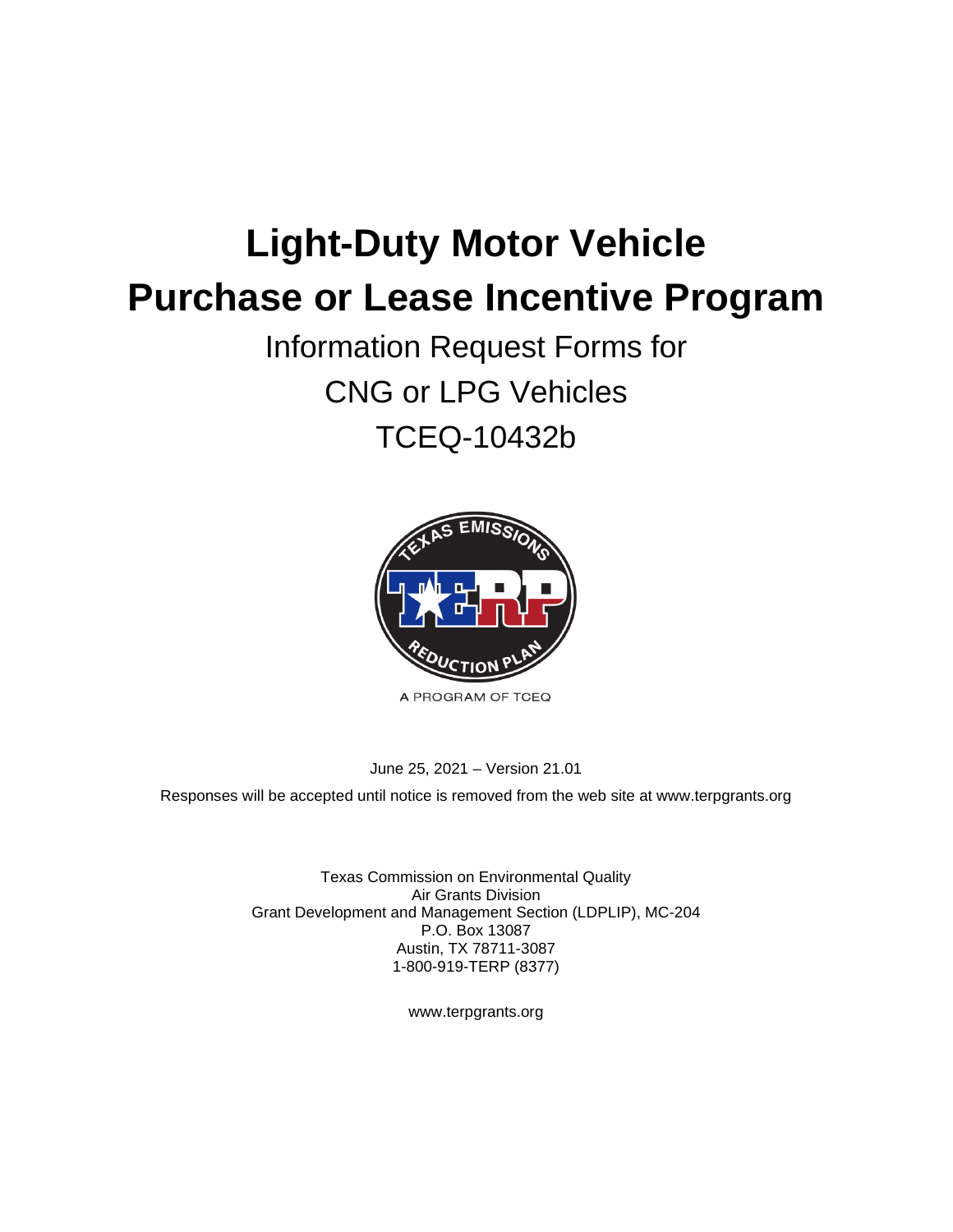# **Light-Duty Motor Vehicle Purchase or Lease Incentive Program Information Request Forms for CNG or LPG Vehicles Form 1 – Contact Information**

#### **1. Company/Entity Information**

| --<br>Company/En<br>∃ntitv<br>' Name: |  |
|---------------------------------------|--|
|                                       |  |

# **2. Company Representative**

| <b>Representative's Name:</b>  |  |
|--------------------------------|--|
| <b>Representative's Title:</b> |  |
| Address:                       |  |
| City:                          |  |
| State:                         |  |
| Zip Code:                      |  |
| <b>E-Mail Address:</b>         |  |
| <b>Primary Phone Number:</b>   |  |
| <b>Secondary Phone Number:</b> |  |
| Fax Number:                    |  |

#### **3. Certification** *I certify that:*

*a. The company listed is the manufacturer of the motor vehicle(s) listed in this form;* 

*b. The information supplied here is true and accurate to the best of my knowledge;* 

*c. The vehicles listed herein meet the eligibility requirements as defined in the Manufacturer Information Request Forms Instructions for Completion and Submission and Texas Health and Safety Code, §386.154; and* 

*d. I am duly authorized to submit this form to the TCEQ as required to demonstrate compliance with the provisions of 30 TAC §114.612* 

| <b>Name of Company Representative:</b><br>(Please Print) |  |
|----------------------------------------------------------|--|
| <b>Company Representative Title:</b>                     |  |
| <b>Signature of Company Representative:</b>              |  |
| Date of Signature:                                       |  |